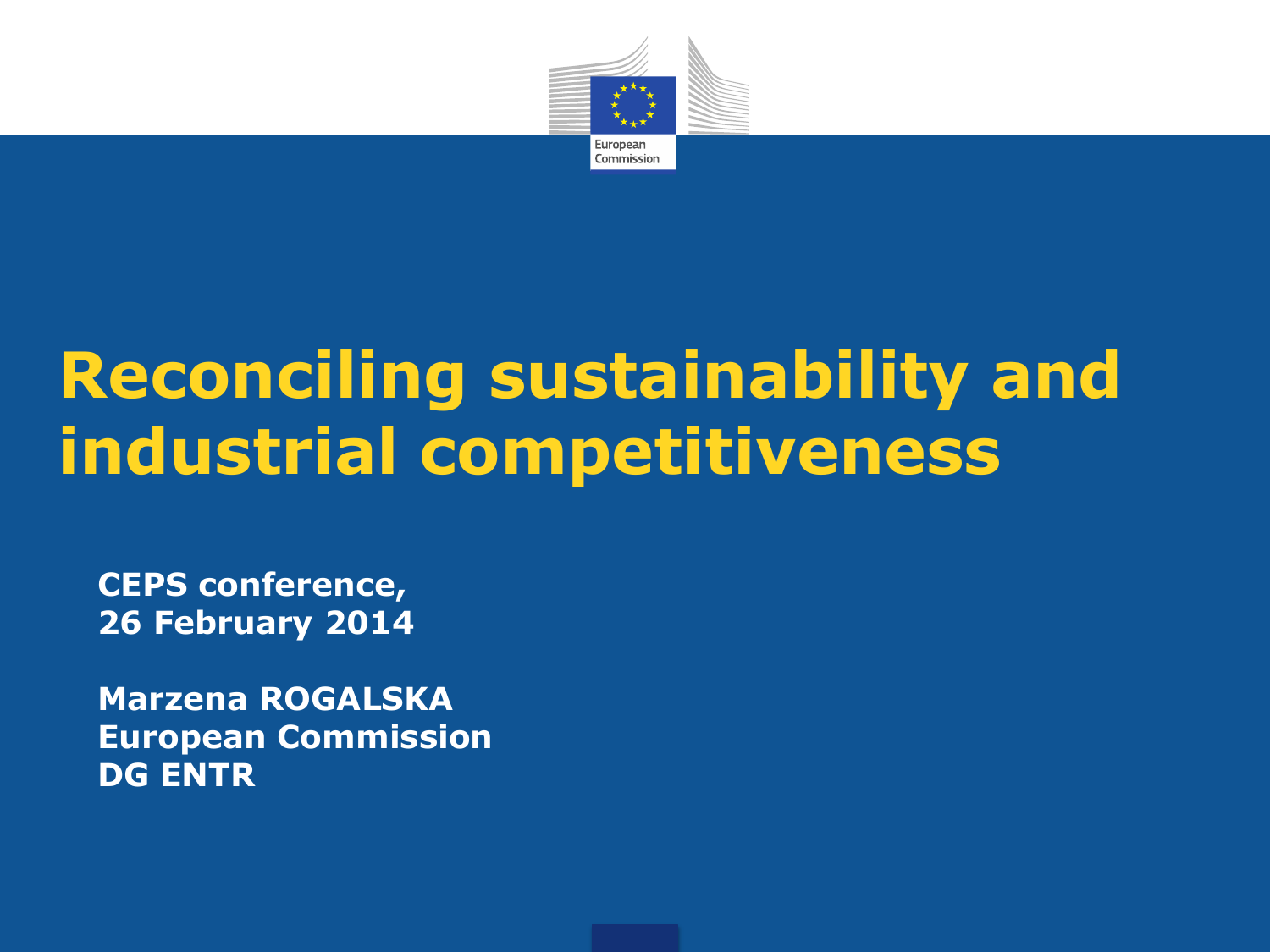

## **Policy context**

- **22 January 2014** Commission's comprehensive package of proposals in the fields of **energy, climate** and **industrial policy**
- Strong message: **intertwined nature of all these policy areas** and need to define **mutually-reinforcing actions**.
- **Reindustrialisation, decarbonisation of the economy and secure energy equally important EU objectives**
- **Competitiveness (energy, industrial and economic) common denominator** in policy definition and implementation
- **Forthcoming discussions** at the **March European Council** high political momentum + need to deploy an effective, comprehensive and long-term strategy for Europe.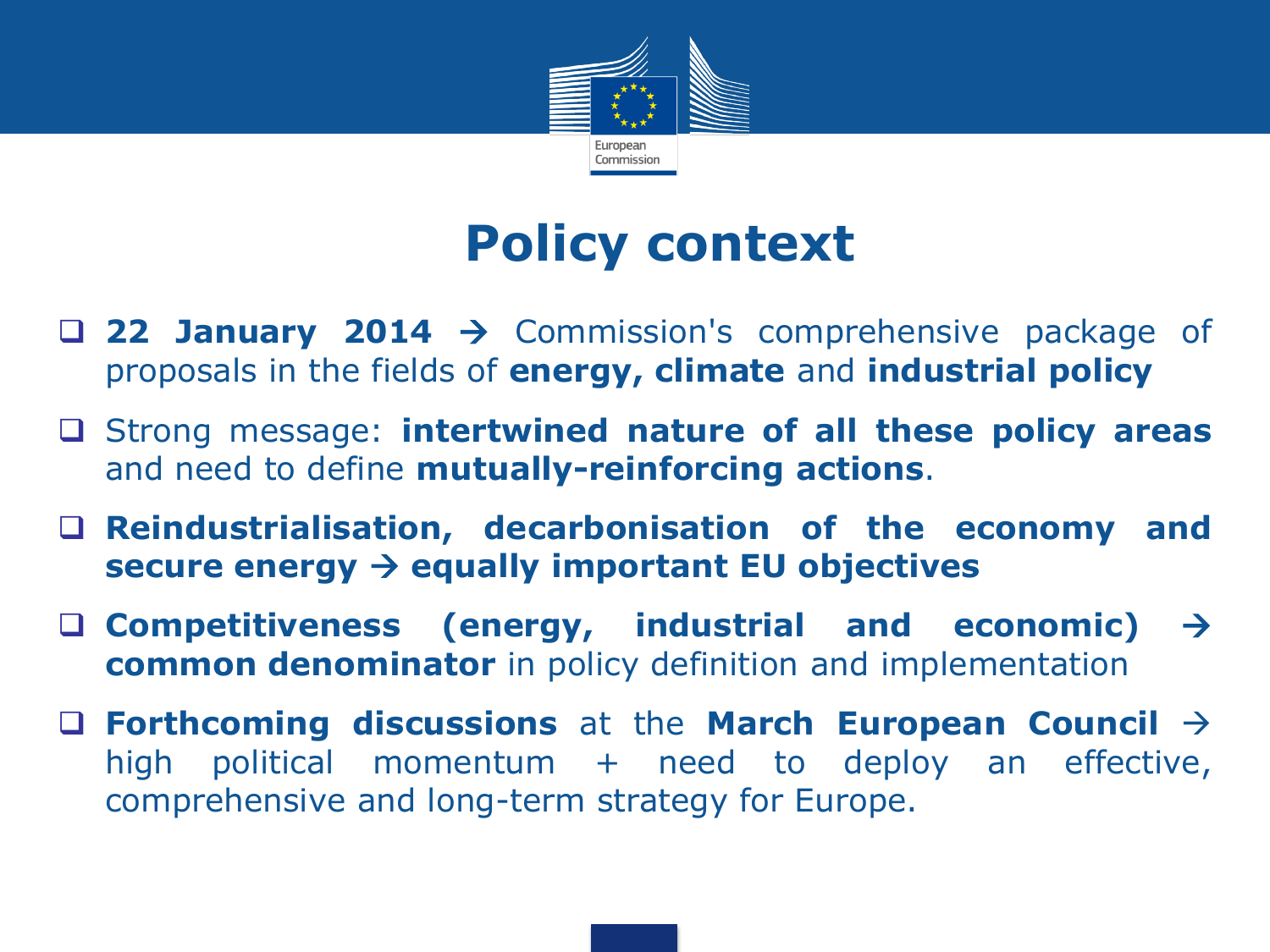

# **Main elements of the package**

- **Communication on "A policy framework for climate and energy in the period from 2020 to 2030":** ambitious EU GHG emissions reduction and RES targets by 2030 + key role of energy efficiency. Need to avoid policy overlaps and to ensure costefficiency in policy intervention.
- **Communication "For a European Industrial Renaissance":** central role of industry in sustaining economic recovery and boosting competitiveness and jobs creation. Objective of an EU-wide share of manufacturing in GDP of 20% by 2020 reaffirmed.
- **Communication and SWD on energy prices and costs in Europe:** importance of effects and interactions of all different policy and regulatory choices at the EU as well as Member States' level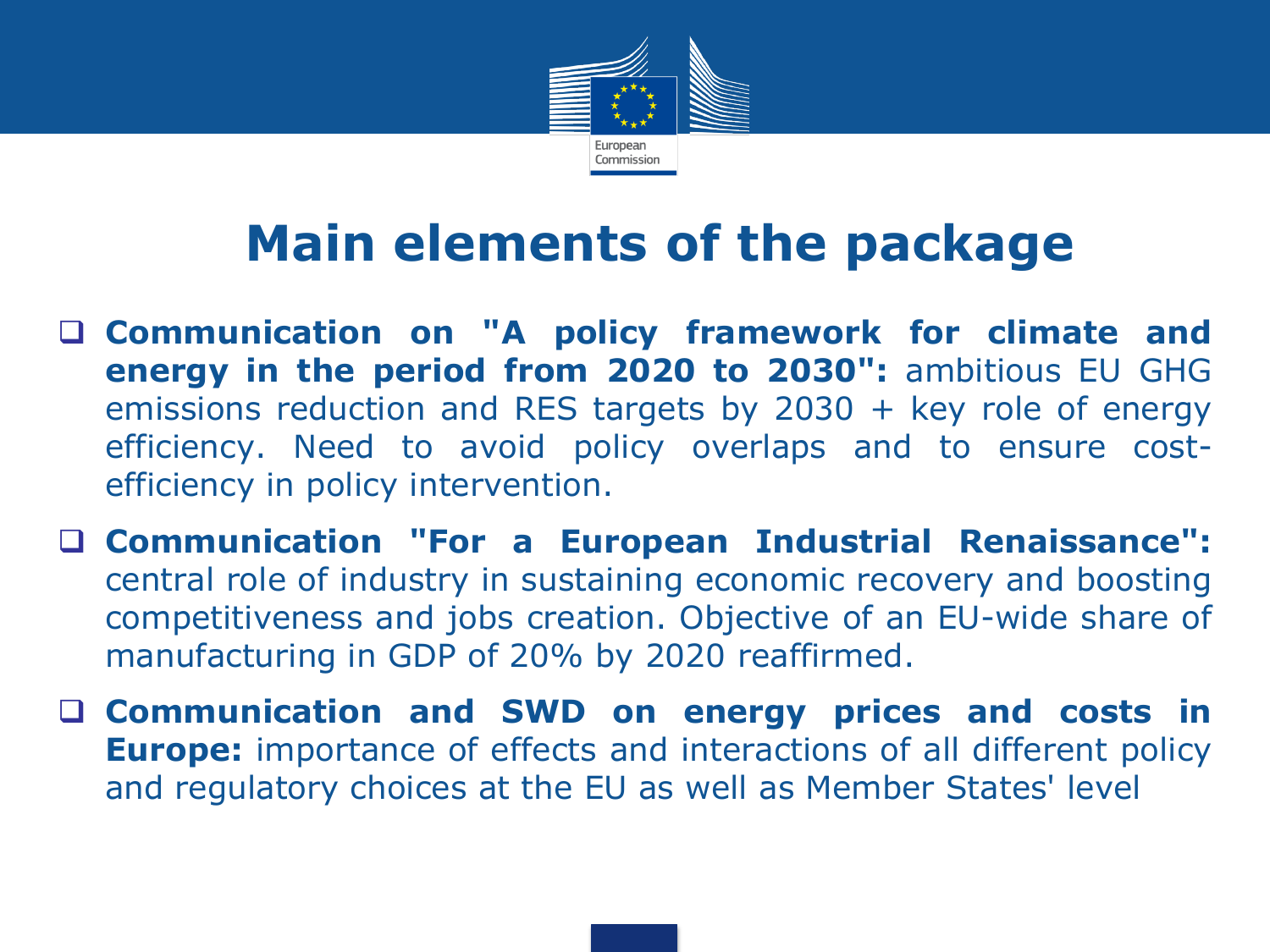

### **Why a new framework for 2030?**

**Reducing** Greenhouse Gas Emissions (GHG) **cost-effectively 2050** objective: -80% to -95% GHG

#### **Security** of EU energy **supplies**

EU oil and gas imports: € 400 billion per year

EU contribution to 2015 **international climate agreement**

Competitive energy and new **growth** and **jobs**  Eco-industry already employs 4.2 million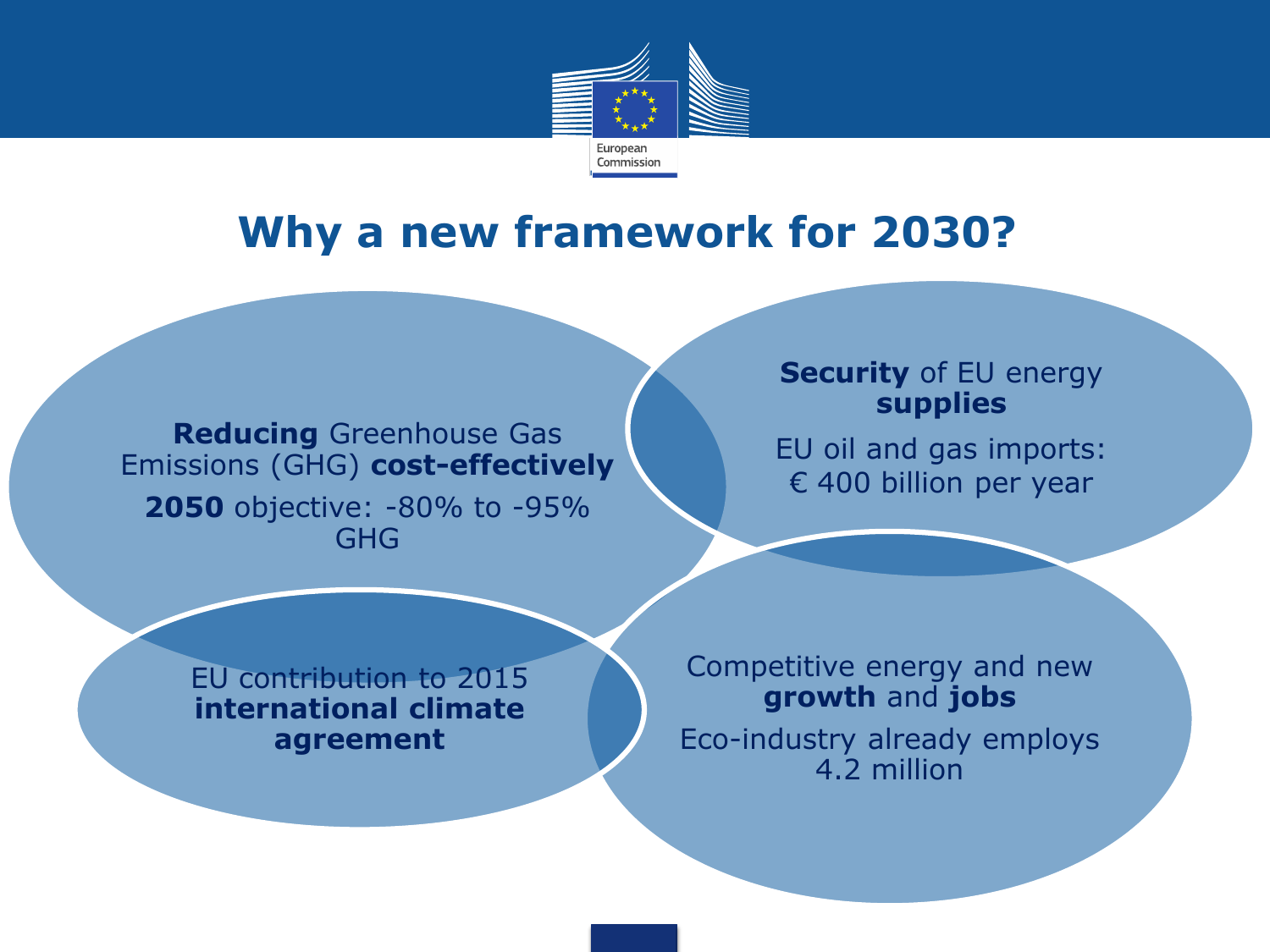

### **Main Challenges**

#### Energy **costs**

• **Increasing** in any event: renew **ageing** energy system, rising fossil **fuel prices**, adherence to **existing policies**

#### Additional **investments** to achieve 2030 framework

• Shift away from **fuel expenditure** towards investments, additional **€ 38 billion** investment/year 2011-2030 compared to the reference scenario

#### **Differences** between Member States

• Future discussion will have to be centred on how to ensure an **equitable burden sharing** affordable for all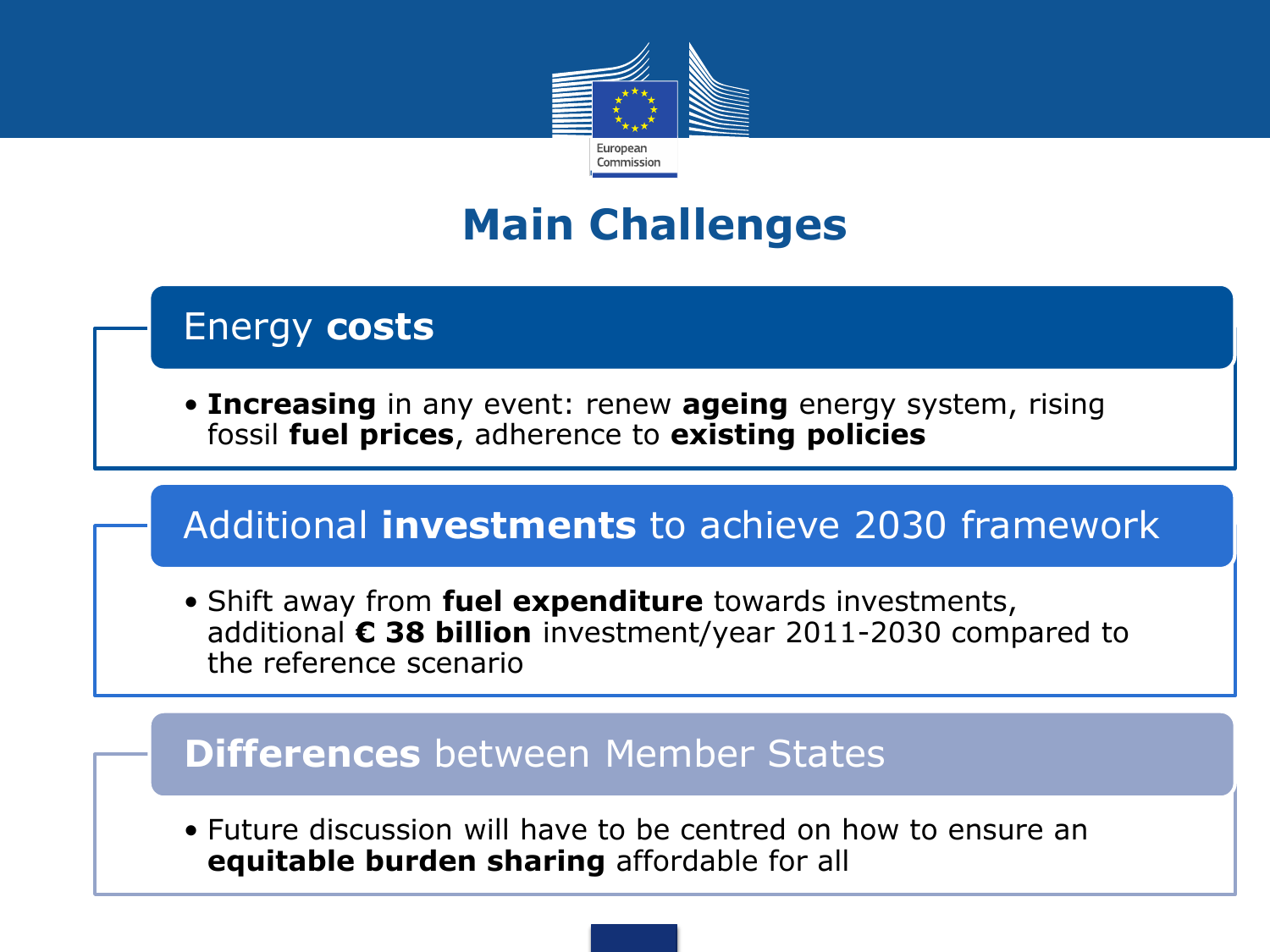

### **The Main Objectives**

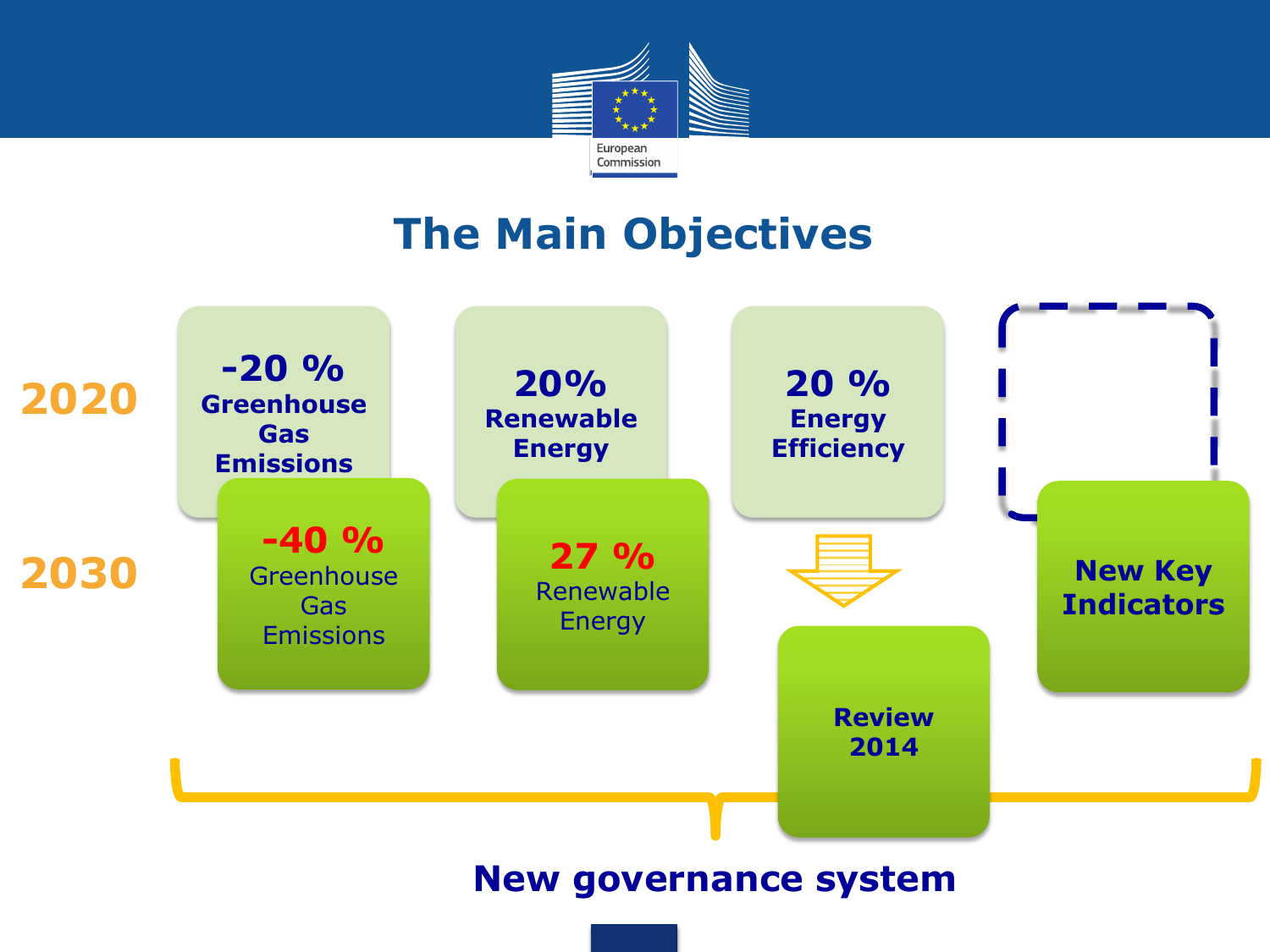

# **Key elements of Ind Pol Communication**

### **Political support needed at the highest level**

- **Commission key priorities for industrial policy**, actions already undertaken, and a limited number of new actions
- **Final Objective:** Mobilizing actors across the economy to deliver industrial change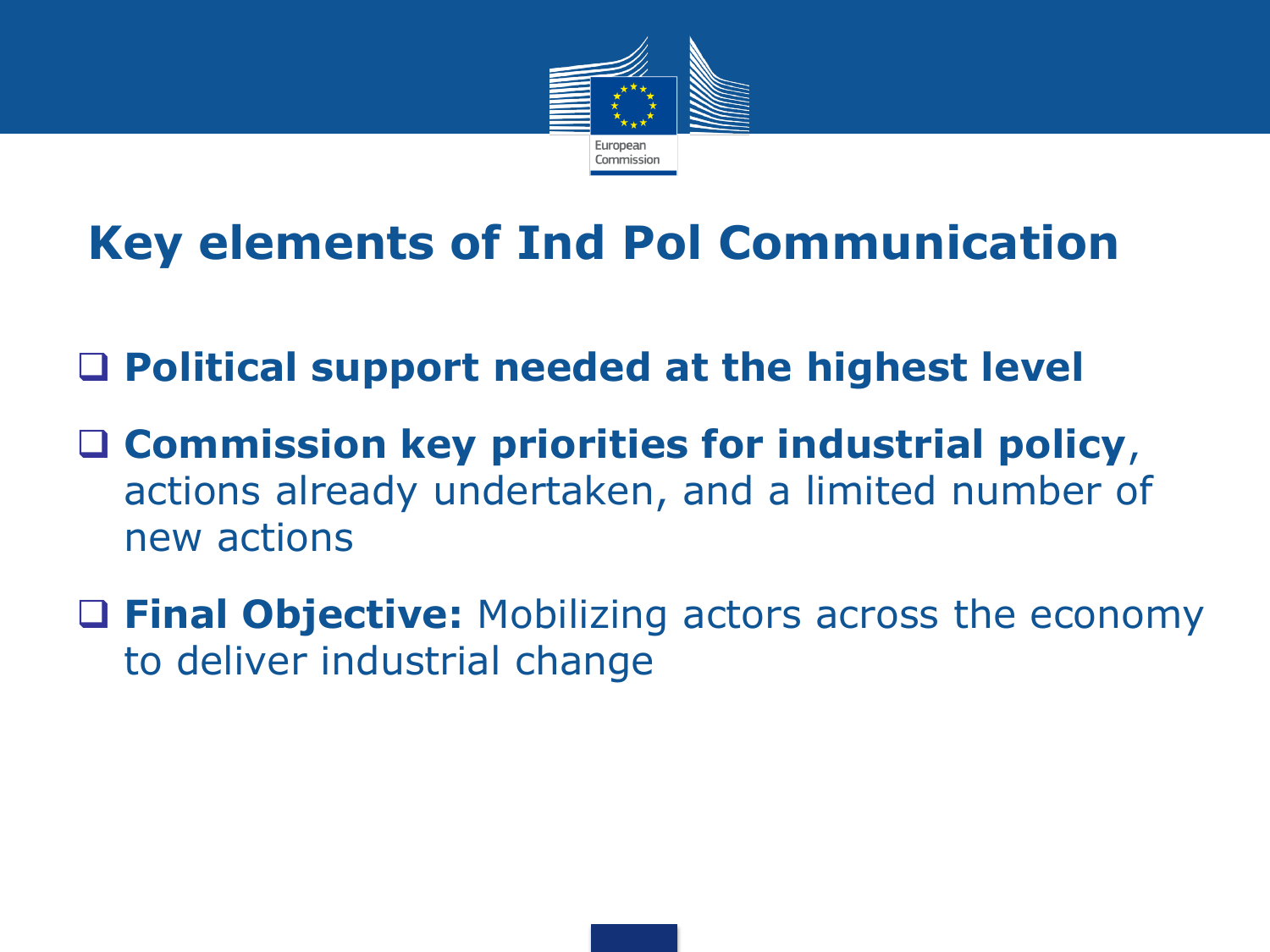

# **Accelerating growth is top priority**



*EU GDP growth Source:* Eurostat

*EU Manufacturing output*  Source: *Eurostat*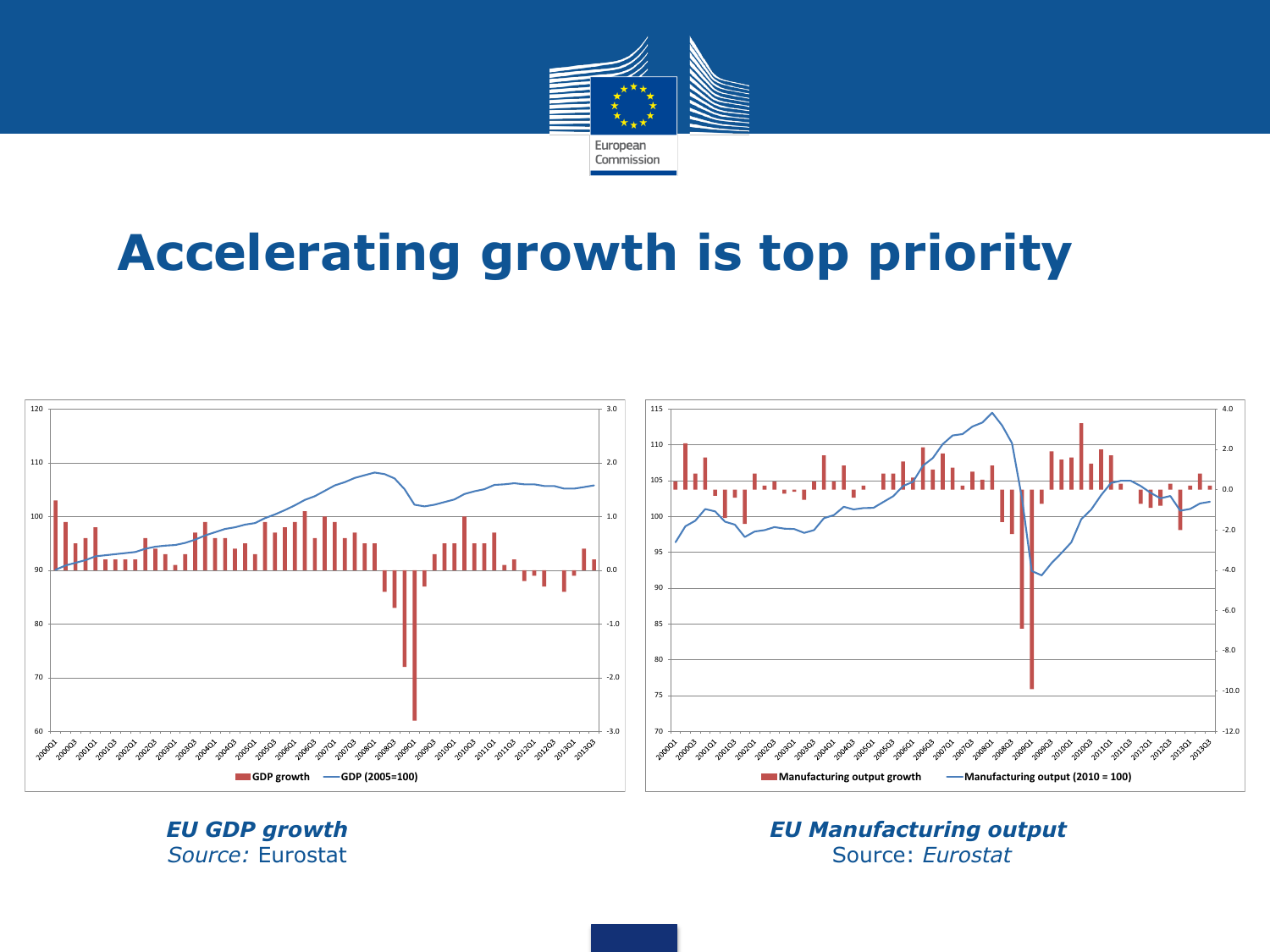

# **Industry is a key driver for recovery**

#### **Leading in innovation**



#### **Share of manufacturing on value added and privateR&D expenditure**

*Source: Industrial Competitiveness Report (2013)*

#### **Leading EU´s exports**



#### **Share of manufacturing on EU-27 Exports**

*Source:* Eurostat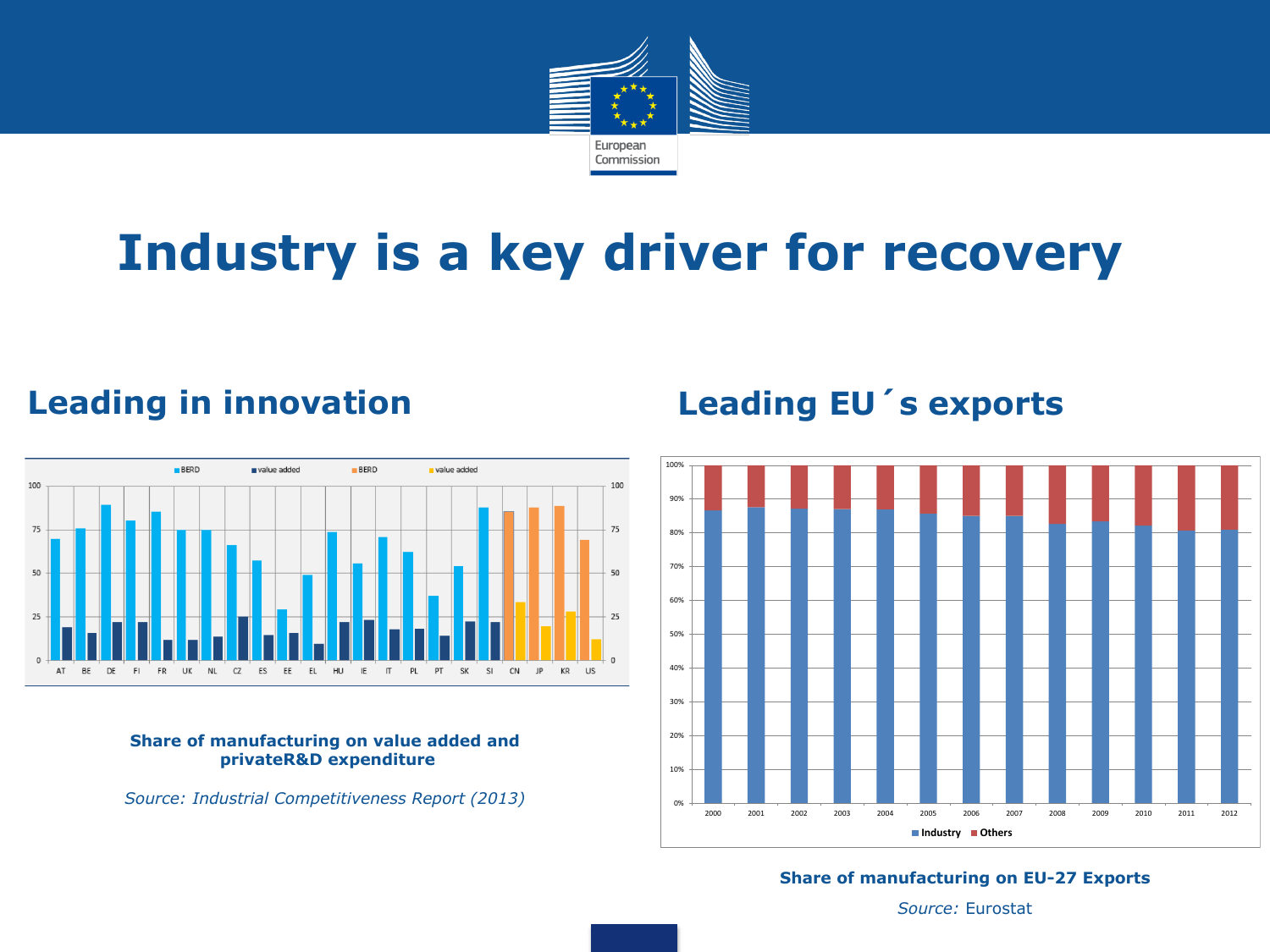

# **Main challenges hampering growth**

- **Weak internal demand**
- **Non-conducive business environment**
- **Low innovation and investment**
- **High energy prices**

 **Access to basic inputs difficult** (raw materials, qualified labour and capital)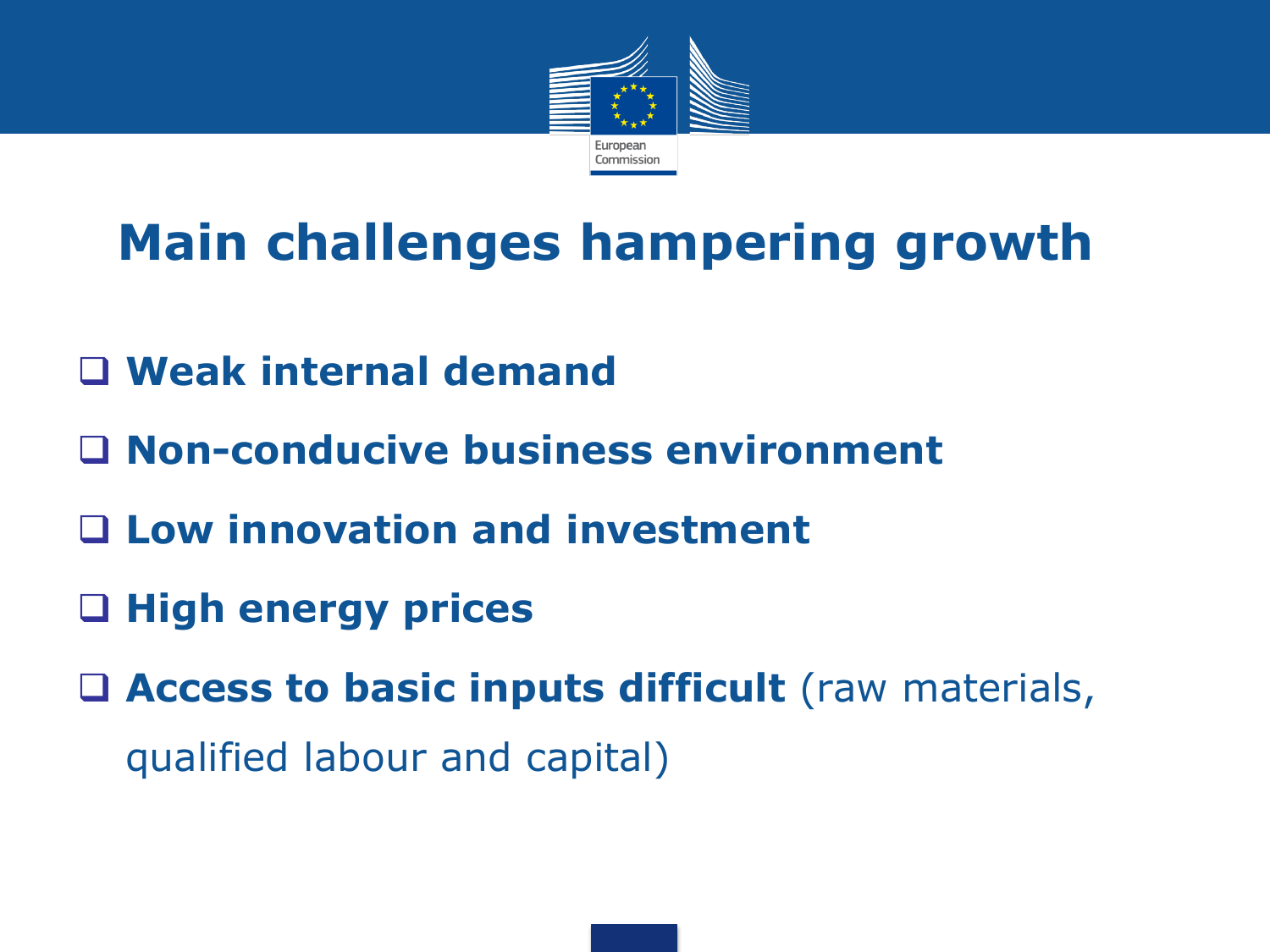

# **Priorities of Commission response**

- **1. Mainstream industrial competitiveness**
- **2. Use financial resources at our disposal**
- **3. Provide more business friendly environment**
- **4. Ease access to production inputs (incl. energy)**
- **5. Maximise potential of EU's internal market**
- **6. Internationalise**
- **7. Facilitate mobility via education and training**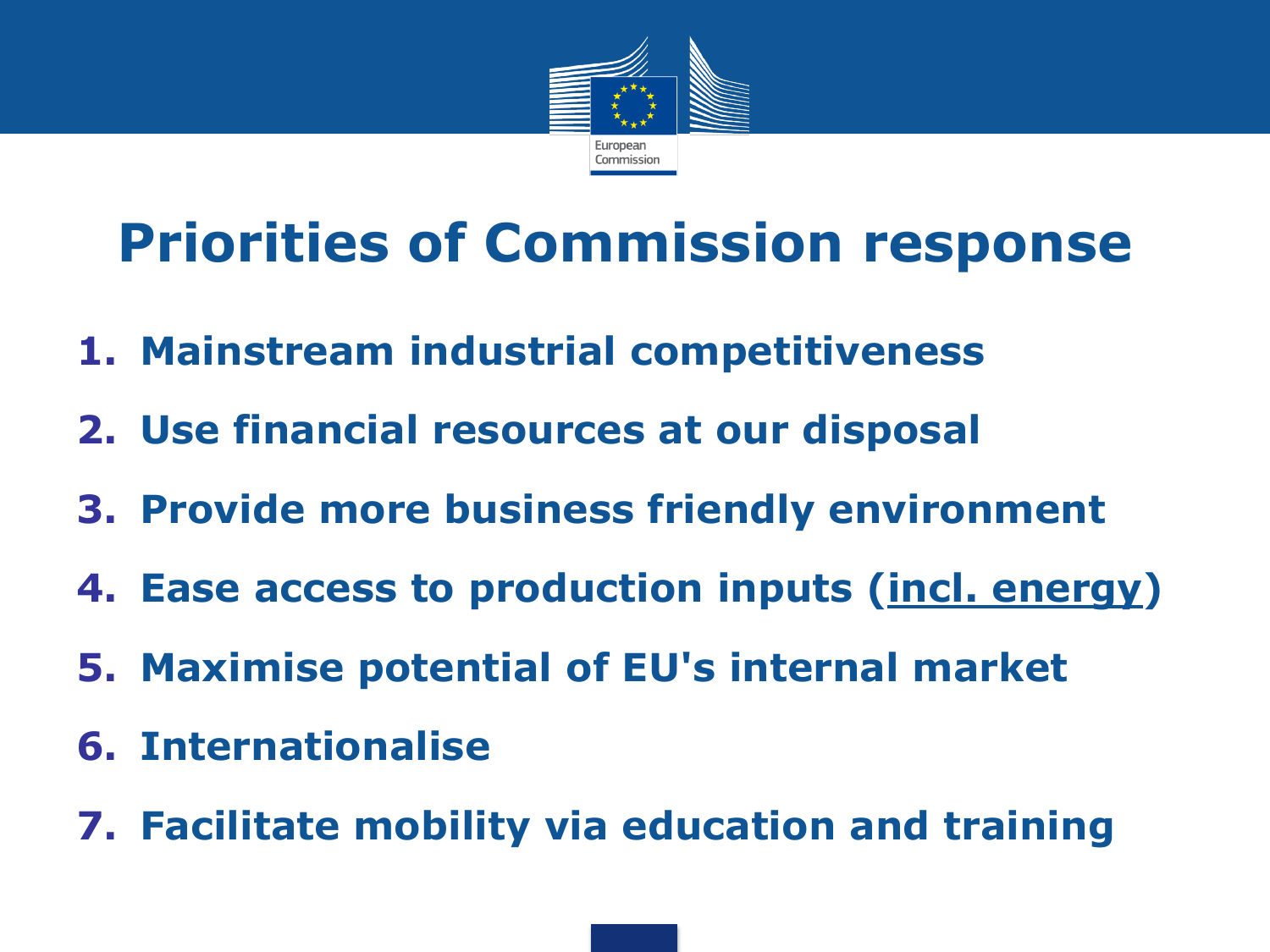

# **Energy prices and costs/1**

- $\square$  Significant disparities in price levels and trends across MS as well as between industry sectors
- $\Box$  Highly differentiated energy policies adopted at national level and distortive impacts associated with regulated energy prices
- □ Significant and increasing differentials registered compared to external competitors
- $\Box$  Europe needs to contain energy costs to remain competitive.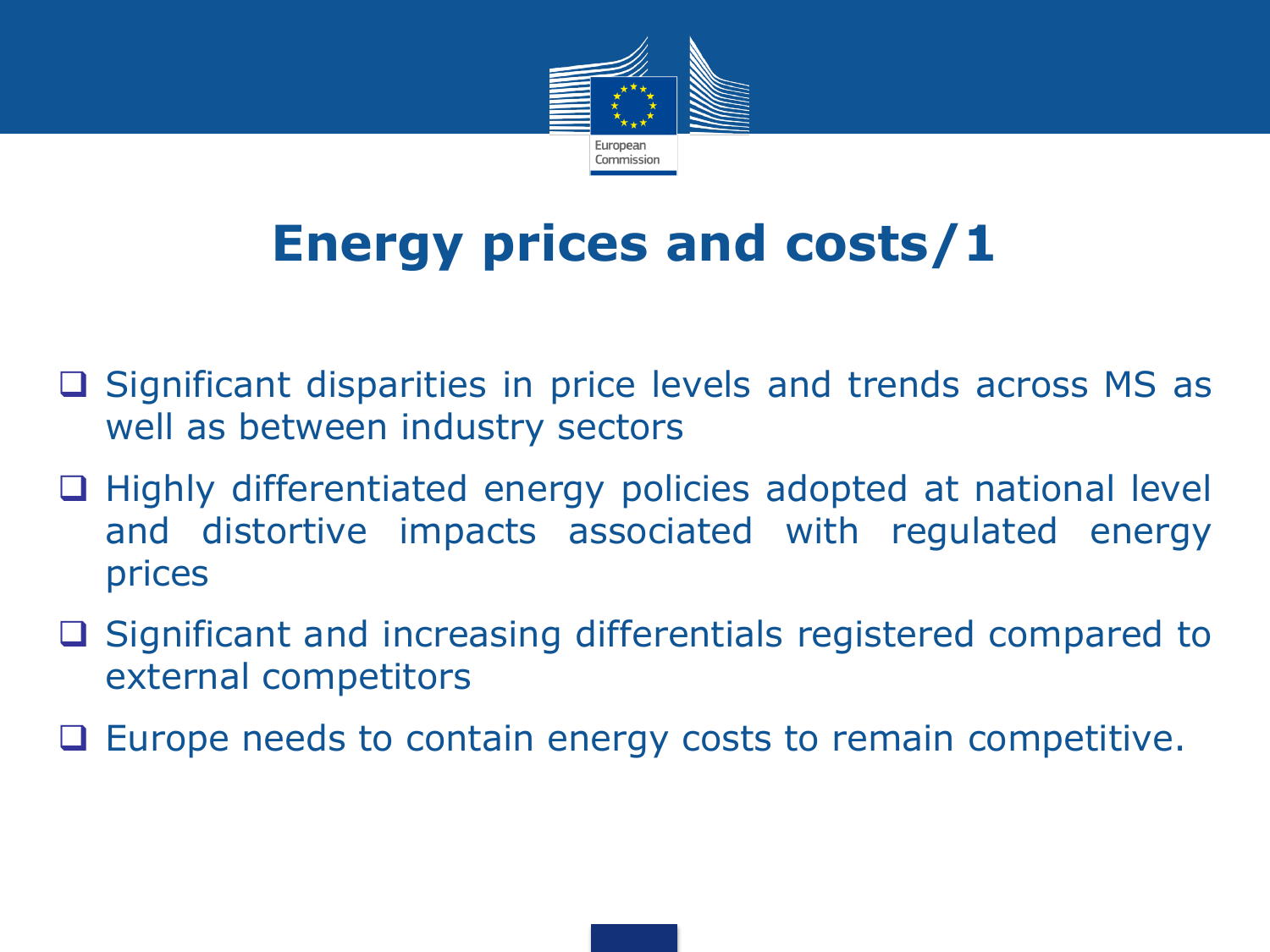

# **Energy prices and costs/2**

Strong concerns for implications in terms of Europe's competitiveness, in particular of **international competitiveness of energy-intensive industries**

**Deterioration of energy competitiveness** (cost of providing energy services in one economy relative to others)

**Negative effects on industrial competitiveness** (ability of industry to compete internationally)

Knock-on effects for the rest of the economy impact **overall economic competitiveness** (productivity of an entire economy relative to others)

**Continued monitoring of the components and drivers of energy prices and costs is essential**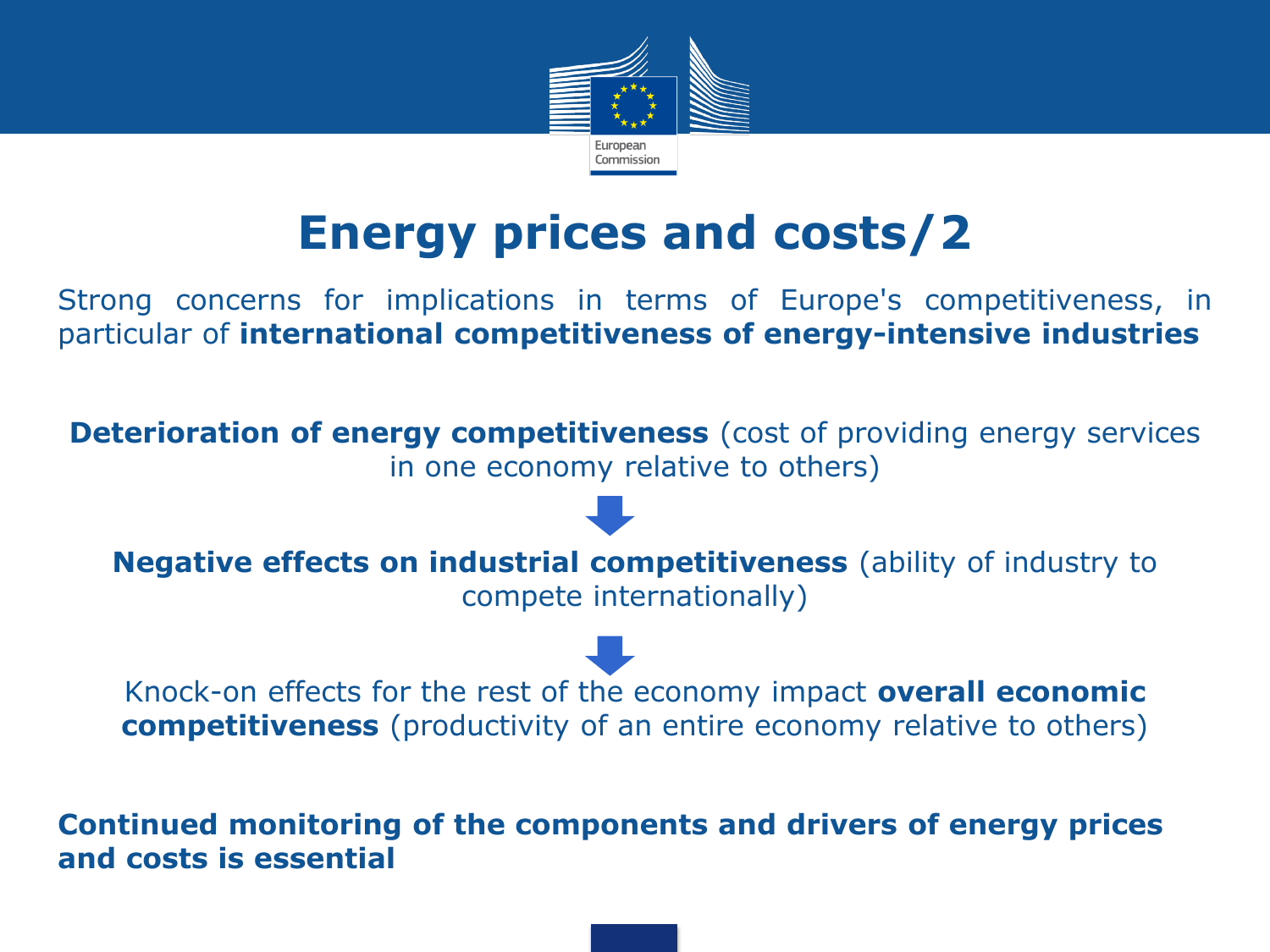

# **Necessary framework conditions**

**Ambitious policy objectives imply thorough assessment of efforts required economy-wise and, in particular, by businesses in terms of investments and innovation.**

- **Effective and sustainable 'energy transition'** only ensured by an approach aimed at guaranteeing:
	- affordable energy for all users
	- appropriate financing and incentives for change in C and P patterns
	- competitiveness and exploitation of new business opportunities
- **Level playing field** to be ensured + **safeguard measures** as appropriate (carbon leakage, state aid)
- Meeting objectives only possible via **enhanced coordination between the EU and Member States**